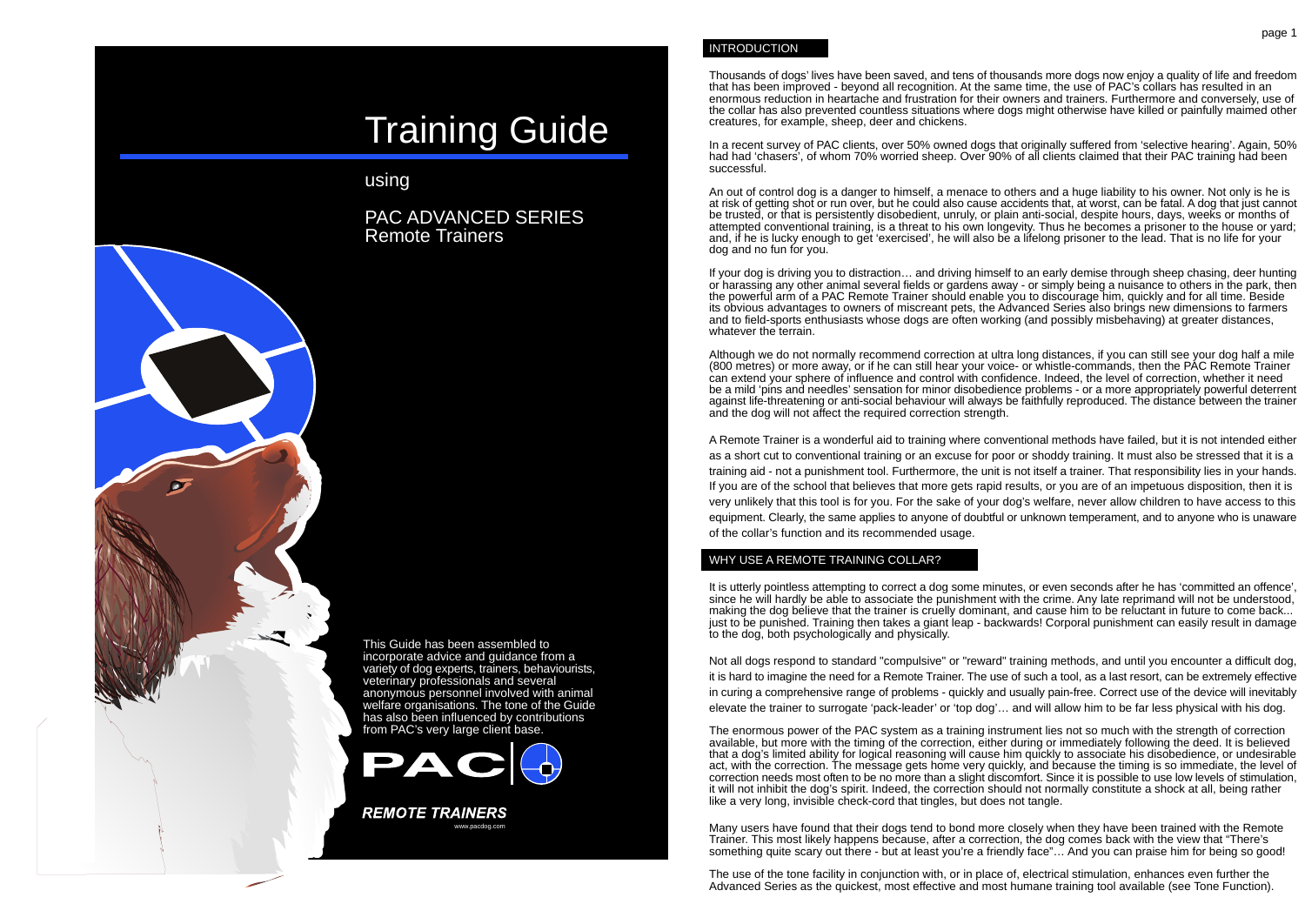#### WHEN SHOULD YOU NOT USE A REMOTE TRAINER?

Before starting any training with the active collar, if your dog has a medical condition, such as a heart problem, it is essential that you seek the advice of your veterinary surgeon.

If your dog is of a nervous disposition be sure to check the effect of the stimulation while the dog is on a secure line or in a safe area. Training should cease if there are any signs of trauma.

Do not use a remote trainer on your dog less than six months of age for any reason. Never use it on a dog younger than about ten months old for obedience training, since he must first understand completely the command that you give, before you make any attempt to correct him using the stimulus. (See section on Tone Function)

#### THE DUMMY FAMILIARISATION PERIOD

It is very important that your dog does not associate the correction with the collar. Otherwise you will have lost some of your advantage, since he will soon realise that when he is wearing the collar he will have to behave himself, and when he is not… he can do just what he jolly well pleases! As a result he will very likely have to wear the collar most of the time when he is out.

To avoid this realisation, you will need to familiarise your dog with the collar for at least 10 – 14 days, before you enter the active training phase. An inexpensive dummy collar is optionally available – and recommended - for this purpose.

The main aim of the dummy phase is to condition your dog to the shape, weight and feel of this strange, new collar. To ensure a good result, he should be made to wear it more or less continuously for the first two or three days… and certainly always when taken out for exercise. During the first week, fit the dummy collar loosely, so that it flops around and make its presence felt, deliberately making the dog aware that it is there. He then gets used to it; soon ignores it; and forgets about it. Thereafter, for the next few days, whenever you take him out, fit the collar just a little bit tighter each time. This gradual tightening process should continue till it has become tight enough for a snug fit, such that, with the probes positioned centrally on the front of his neck, you can just get each of two fingers under the two probes\*. If the dog's neck tapers, position the collar at the narrowest section (nearest his head). Most dogs will eventually associate the fitting of the collar with good fun and after several days you should have achieved this objective. A function of the weight of the collar box is to maintain the ideal position of the contact probes – at the front, centre point of the dog's neck.

#### PROGRESSION TO LIVE TRAINING

For a day or two before your first live training session, go through the same process with the active collar. As before, fit it snugly such that you can just get each of two fingers between the two probes and his neck\*. Take him out wearing this 'new' collar at least once, before his first active training session. In this way, he will also become familiarised with the new collar's different smell. This is because some particularly scent sensitive dogs might well be able to detect a difference between the dummy collar and the active collar.

If your dog needs to be taken out on a lead, or to be attached to a line, he should also wear a normal collar at the same time. Never attach a line to the PAC collar, as this might damage it. If you feel you might need to use a line during training with the active collar, give him complete freedom of the line.

Do not be in too much of a hurry to introduce your dog to a live situation. Ideally you should only do this after you have firmly established an appropriate intensity setting – for your dog - and that you are getting a positive response.

Despite all the subterfuge with the dummy process, there have been instances where some dogs also get to associate the correction with the presence of the handset. It is our strong recommendation, therefore, that you are very discreet when handling it (the handset). Ideally it should be kept out of sight - under your jacket - or perhaps in a top jacket-pocket. But, just in case you are unable to hide it, carry it with you during the dummy training period to enhance the effect.

#### \* IMPORTANT

Be careful not to over tighten the collar: and remember always (at least daily) to check for soreness before fitting the collar. In the event of any sign of irritation, leave the collar off for a day or two, before progressing with your training programme. You are advised to limit each training session to a maximum of about an hour. If longer sessions are necessary, make more frequent checks for soreness or irritation - especially if you are using the smaller radius probes (for thicker coated breeds).

Just as it is unwise to leave a car unattended with its engine running, it is safer, and therefore preferable, not to leave an active collar on an unattended dog for long periods of time, particularly since the prolonged wearing of a 'snug-fitting' collar is likely to become uncomfortable. Also, by the same token, although faults on active collars are extremely rare, this precautionary measure will avoid any chance of inadvertent, accidental or even malicious actuation.

#### SETTING THE RIGHT LEVEL OF CORRECTION

The stimulation level (intensity) is controlled solely from the handset.

Irrespective of size, breed and type of problem, each dog is an individual. It is important, therefore, before starting your first active training session, that you establish the most appropriate correction level for your dog. While it may seem logical to assume that a small dog will need less corrective stimulation than the bigger dog, this is not always the case. There are many examples of large dogs, such as Great Danes, that are highly sensitive... and of some smaller dogs, such as Beagles that require a much higher level of correction. Further, among dogs of the same breed, and even among dogs from the same litter, there can be wide variation of reaction to a particular stimulus level. In addition, the insulating effect of the fur on longhaired breeds will often require a higher setting… or the use of different probes (see OPERATING INSTRUCTIONS).

Certainly, since a dog has an adrenaline rush, whilst he is chasing a quarry, it may well be necessary temporarily to increase the stimulation level. It is also worth bearing in mind that a dog's pain threshold is mostly, significantly higher than that of a human. Testing the shock level on yourself (e.g. on your arm) is not likely, therefore, to be very meaningful - but it is as well that you should be aware of the sort of correction that you are administering.

To find the appropriate stimulation level for obedience training, for your dog, select initially the minimum level of electrical stimulus (i.e. intensity knob at '9 o'clock on AXT1: or Trigger #1 on BXT systems). See OPERATING INSTRUCTIONS for your Remote Trainer model and settings. When you press the button you should see a mild but positive reaction. This will take the form of a slight movement of the head and might cause him to be startled, but should not produce a greater reaction than this. Such a mild reaction should be sufficient in most cases to correct your dog's disobedience.

Beware, however, when you press the button for the first time or two, he might well overreact – not necessarily to the strength of the stimulus - but to the surprise of it. Thereafter, he should he should no longer be so astonished at the stimulation.

Most dogs should change a persistently disobedient behaviour within a couple of training sessions - at a level hardly more uncomfortable for him than a pins and needles sensation. For some of the more determined, headstrong dogs, however, the setting might have to be increased after a period of training as they become more tolerant to the stimulation… and begin to ignore the low-level effect. On the other hand, however, if you notice that he is overreacting, you have clearly increased stimulation to a level that is too high. This must be reduced progressively, till it is just enough to get his obedient attention.

If your dog enjoys plunging into water, this will increase his sensitivity. Although you can compensate for this by reducing the stimulation output, we would recommend that in the early stages most of your initial training be effected away from water. But in any case, the PAC Advanced Series collars are waterproof to several metres, and should not be affected. If the collar, and dog, have been wetted with salt water, avoid re-using till after a thorough washing off (both collar and dog).

For correction of serious anti-social habits, such as sheep chasing, the intensity level should be set at least half way (about 1.00 o'clock on AXT; or Trigger #3 on BXT)- and if necessary, be prepared to select the maximum strength. Correction at such high levels only need normally be one-off!

#### YOUR FIRST TRAINING SESSION

For your first session, make sure that everything is ready to work…

· Ensure that the batteries in the collar and transmitter have sufficient charge (see the charging section in your copy of the Practical Guide to the Function and Operation, or Instructions for Use).

· Check that the collar is turned on and tuned into your handset (see Turn Collar ON/OFF in your operating instructions).

· Fit the collar and check that it is a snug fit (see earlier section – Progression To Live Training).

· Set the intensity to an appropriate level (see previous section).

· In the case of dogs endowed with a thick coat, it might be necessary using a hair trimmer to remove some of his "high insulation" fur from under the neck, to allow better probe contact (NB trim down to the undercoat – not to the skin!). His fur will grow back to normal in a short while. Alternatively, you might need to change over to the smaller radius probes (supplied with your kit) that should enable better contact with your dog's neck.

· Conductivity can be enhanced using an aqueous gel, similar to that used by physiotherapists.

· In most cases it should now be time to let the dog off his lead…

· But, if you are training him against other-animal-chasing (e.g. sheep), since you will have no clear idea how your dog will respond, you might like to attach a long flexi-line as an additional fail-safe.

Note If, during an attempted correction, no reaction is observed… You might need to increase the correction level (this should be done gradually).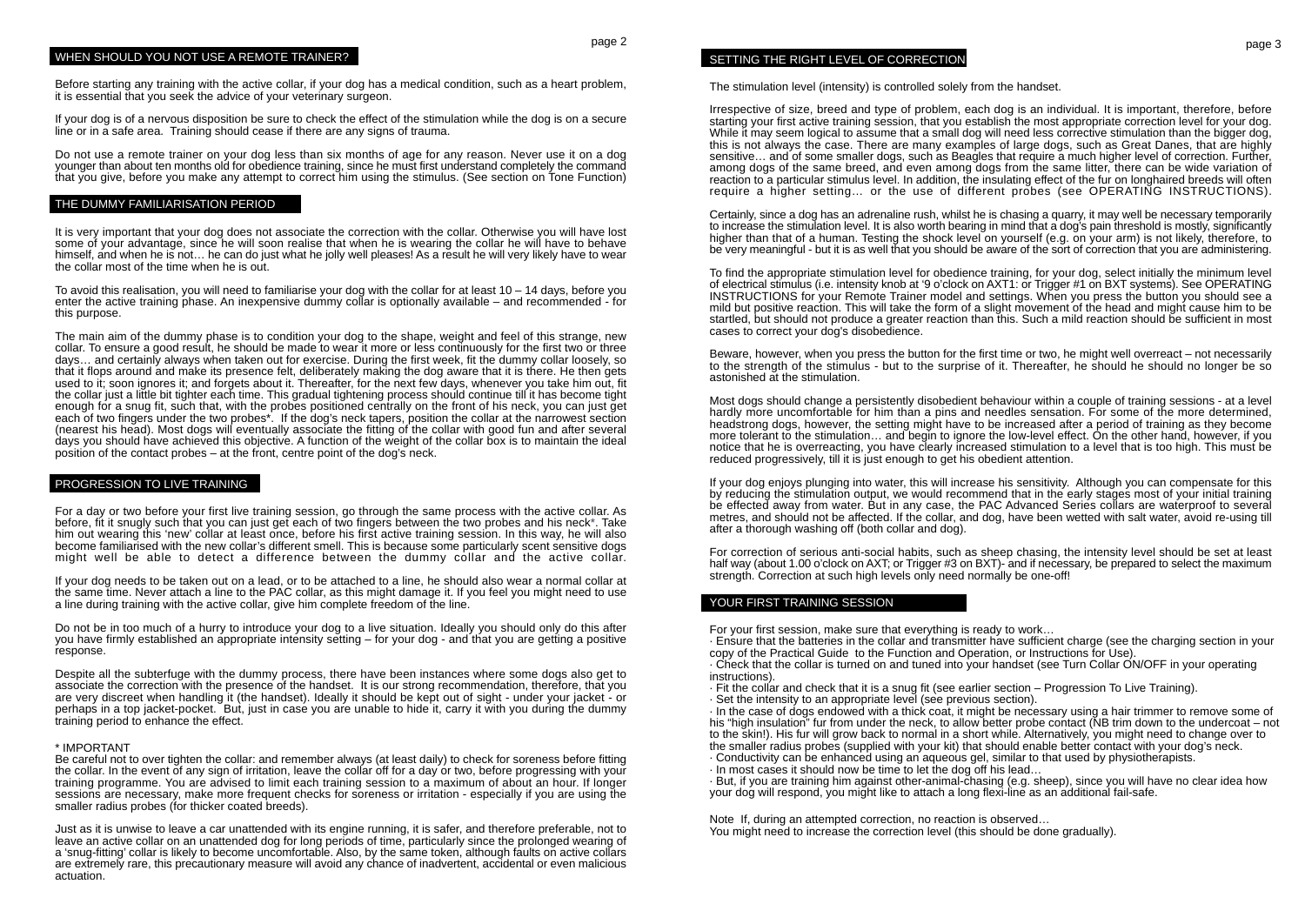#### TRAINING STYLES

There are two distinct training strategies that are normally used with your PAC Remote Trainer. 1) Enforcement of obedience - where dogs are wilfully hard-of-hearing or plain headstrong - running away, refusing to respond to recall or running-in on birds and other game...

or…

- 2) Aversion therapy to create an aversion to his anti-social behaviour or activity such as…
- · Chasing or worrying sheep and other stock
- · Chasing other animals (squirrels, dogs, cats, rabbits, foxes and birds, such as pigeons and gulls) · Jumping up
- · Eating unpleasant deposits, such as other dogs' faeces, or eating stones.
- · Stealing food from the work surface
- · Escaping through a particular gap in the hedge or fence.

# ENFORCEMENT OF OBEDIENCE

If, for example, you were trying to correct a recall problem, establish the base level, working from the minimum intensity– upwards. Call him in a normal command tone. If he responds without correction then praise him. If he does not respond, call him again in a manner that suggests your displeasure. If he then comes, praise him. If he does not obey, use a trigger word such as "come!"... and press the correction button for about  $\frac{1}{2}$ second, initially, thus enforcing your command.

Your dog should return to you, encouraged by your praise. If appropriate, you may also wish to use a reward such as a tit-bit. More often than not, the one correction should cause your dog to obey your command to "come", to "sit", to "lie" or whatever. Check that you have achieved your obedience objectives over several more training sessions before gradually reducing the number of times he has to wear the collar.

#### AVERSION THERAPY

Where dogs exhibit anti-social behaviour such as eating their own-, or other animals'-faeces, swallowing stones, chasing bikes or cars etc. and often in the case of animal- worrying, the technique known as "aversion therapy" is used. For this therapy it is even more important that the dog has been properly trained to the "dummy effect" so that there is absolutely no association with the equipment.

In this strategy it will be your objective to encourage the perception that there is some sort of "magic ring" around his quarry. You must appear not to notice what he is doing… and to appear to take no part in the correction. You give no commands. In this way, he will be conditioned to believe that his action alone is the cause for his discomfort. In other words, he must believe that the act of picking up faeces or stones, or chasing bikes or cars actually causes the unpleasant sensation. He must not be given any indication that you have had anything to do with it, although, having just been corrected, he is very likely to come back to you for comfort. At this stage, of course, you should be prepared to make a fuss and praise him.

This technique is also very successfully applied to dogs that are worrying other animals such as sheep, deer, cattle, cats, chickens etc. But, it should not normally be applied in cases of aggression towards humans or other dogs unless specifically advised by a qualified trainer or behaviourist.

We would point out at this stage that while your dog might have responded well to the line during conventional, obedience training … when teaching him to leave sheep, for example - his desire level will almost certainly increase dramatically when in full flight. You should therefore be prepared quickly to increase the stimulation level to counter-balance this. Just one zap at high level should be sufficient to stop him in this adrenalineassisted rush. After one or two further attempts, he should have got the message… and sheep should be off the menu, once and for all.

For a dog with a history, for instance, of persistent sheep chasing/worrying, some trainers would prefer to take him into a field with sheep and to give him a significantly high stimulus whenever he turns his head to "eye" the sheep. Others prefer to let the dog chase and get near to the quarry before administering a zap. Both approaches are extremely effective, but remember - no command is given in these cases. You should appear neither to have taken part… nor even to have noticed the sheep or your dog's reaction to them. The use of a long flexi-line can be useful here, as a safety back up – just in case something goes wrong - like...

- · The collar has not been fitted properly and/or set correctly
- · The dog is sufficiently aroused to ignore the stimulation

He is too well insulated (electrically) – trim his fur a little (see earlier section)

page 4

Although most users prefer to use the tone, some trainers choose to start training using voice commands (that have emotional value) - followed by stimulation - then gradually to introduce the tone option at a later stage.

The tone facility on your PAC Remote Trainer should prove a valuable asset. Used initially in conjunction with stimulation, this mode of correction can have many advantages over stimulation alone. It should be seen quickly to be the preferred solution to long-term obedience training. If, following a disobeyed command a tone warning were to be given, followed immediately by a mild electrical impulse, the dog would soon perceive the tone to be a precursor to the stimulus. He is then likely to defer quickly to the tone without waiting for the second, less comfortable, stimulation-stage of correction. Training should then progress till he begins to defer to your command - without waiting for the tone warning. All that remains thereafter is to wean him off the collar altogether.

Beside the above, super-humane, progressive, training method, the tone facility can be used effectively… · with hard-headed, younger dogs

- · with highly sensitive dogs
- · with older dogs or dogs suffering from a suspected medical condition
- · quietly and discreetly to warn the dog that he is pushing his luck

· in situations where a loud command could unnerve others in the immediate vicinity (e.g. joggers, cyclists and children)

- $\cdot$  where your command could affect the behaviour of other dogs
- · where it would be undesirable to alert others to your presence, or to that of your dog
- · to alert a dog to your signal when he is some way off
- · to attract your dog's attention where there is a high level of extraneous noise…

#### and, not the least…

·in the final stages of training, where the collar need not be so snug a fit, since close, physical contact of the probes with the dog should no longer be so important. This is an ideal situation for the long-term control of obedience

#### WARNINGS

1. You should aim to switch between tone signal and correction stimulus in less that one second. This is simple with the BXT, which has preset buttons, but when operating an AXT handset in single-button-per-dog systems (i.e. AXT1 and multi-dog settings on AXT2, AXT3, AXT4 and AXT6), you should practise (without involving the dog) your ability to alternate accurately between the warning tone and the correct stimulus level for any particular dog. Timing is very important… and therefore, if you have any doubts about your ability to do this, initially restrict your use of an AXT handset (in basic mode) to stimulus correction, where the intensity level can remain in the ideal position for the dog being trained.

As the training programme progresses, your dog should respond more readily to your commands and your use of stimulus should reduce, thus allowing you to use tone signals, with little need to change to stimulus.

2. If during training your dog is confronted with another animal (e.g. an aggressive dog or stroppy cow) be careful in the use of the collar, whether using tone and/or stimulus... Since, if your dog is distracted during the confrontation, it might just give the other animal (the aggressor) a moment's advantage… to your dog's disadvantage. Try to anticipate the situation by getting your dog's attention - and recalling him in good time.

3. We also suggest that initial training be carried out in an area of high visibility in order that you may interact with your dog correctly. It would be wrong to attempt a correction if you cannot see the dog or what he is doing. At the moment you press the trigger button, your dog will form an association with it. If, for example, he were on his way back to you at that time, it would create a negative effect in your dog's mind. Similarly, if you corrected him when picking up game he might well associate the stimulation in a manner that might put him off retrieving. Again, we stress, "Timing is of the essence."

4. Some dogs with behavioural problems on-the-line will respond in an altogether different manner off-the-lead. In this case, the initial training of such dogs off-the-lead should ideally be carried out in a secure area such as a tennis court, enclosed garden or well-fenced field.

5. From a general animal welfare point of view, it is good practice never to lend the equipment to third parties unless you are sure that they are not only suitable, caring users, but also thoroughly aware of how it works and how it should be used.